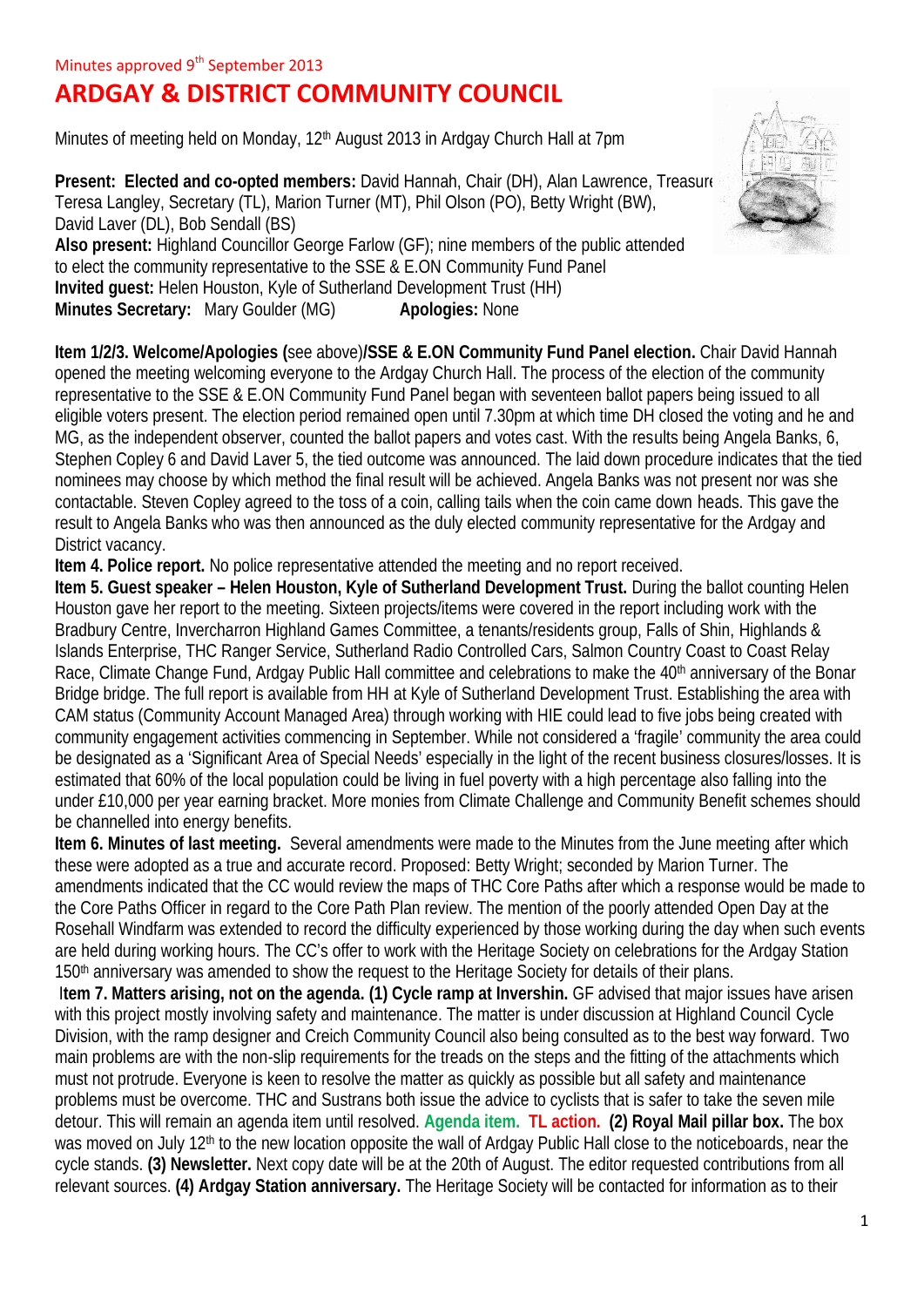## Minutes approved 9<sup>th</sup> September 2013

plans for this celebration. Secretary will also contact The Friends of the Far North Line to ascertain if they are planning any events. **TL Action. (5) Manse Road pavement.** TL raised this issue with John Clark, TECS Bonar Bridge, who indicated there is no budget for such repairs but did agree to take a look. GF confirmed that this is on a HC list of works to be carried out when money allows. The potholes at the recycling centre are also noted. **(6) Road junction at station.** After the report of the overgrown bushes, HC TECS did cut back some of the bushes, working within their budget/time restraints, but the problem remains. Three near accidents were noted this week. This is an unsatisfactory outcome regarding an extremely dangerous corner. Overgrown bushes and verges on many roads are also giving concern. DL was asked to continue pursuing a further solution. **DL Action. (7) Butchers' retirement.** Liz Cormack told the meeting that she had liaised with Creich Community Council with the result that she and Sandy Chalmers have placed collecting boxes in some shops in Bonar Bridge. Money raised will go to a commemorative gift which, it is hoped, can be presented to the butchers at a small buffet event. Mrs Cormack agreed to get quotes for costs and come back to the CC with an application for a donation to help run the event. **(8) Broadband.** TL has had a reply from Rhoda Grant MSP but not yet from Nicola Sturgeon. Standard reply follows the press release of 30<sup>th</sup> July which did not indicate where the high speed broadband areas will be. BT is the only contractor and it is not giving out any information. GF advised that replies from Government ministers take longer due to the cross-checking/research done by civil servants before letters are sent. **Item 8. Secretary's report. (i)** Response to the Scottish Government's Consultation on a National Litter Strategy is requested by 27<sup>th</sup> September. Fly tipping is not seen as a big problem here, although mention was made of viewpoint spots on the Struie and at Loch Choille. HC's view is that fewer bins lead to better control. 'Adopt a Highway' scheme could be encouraged by HC. Local groups, businesses and organisations could be encouraged to take care of small sections of road/pavements in return for a small sign indicating that their group is doing this good work. Bags for waste, gloves, etc could be provided by HC. A litter pick-up village tidying day is to be arranged, proposed for November, following liaison with Gledfield School, Cadets and Boys Brigade. **(ii)** An email from the Ardgay Public Hall Committee requested urgent financial help from the CC with regard to the shortfall being experienced between secured funding and costs incurred on the present rewiring work. The shortfall amount indicated is £2,781. After initially stating he did not wish to comment, when asked to do so DL indicated that the essential work had begun under the assumption that funds would be forthcoming. Without the rewiring the hall would not gain liability insurance and would have to close, as it will if sufficient funds cannot be found to complete the work. All present who are involved with various funding bodies stated that no such organisation will give retrospective funding. Various suggestions were put forward as to how the Hall Committee might raise the shortfall amount. User groups could be asked to pay a share, or perhaps pay their upcoming annual subscriptions in advance, raffles and fund raising events could be held utilising the Bonar Bridge or Invershin Halls, an appeal for public subscription could be established. GF suggested that if ten groups would each undertake to pay £278.10 the shortfall would be covered. GF said that the HC Ward Discretionary Budget might be able to help with such a sum but that this fund did not normally make retrospective awards. If the Hall Committee has an Emergency Fund it should be utilised and replenished later by other fundraising. The question was also raised as to what plans the Hall Committee has for seeking funding for the rest of its future refurbishment plans, stressing that applications must be made to the appropriate funds well in advance of any work commencing. TL agreed to take back the suggestions to the Hall Committee. **TL Action.**

**Item 9. Treasurer's report.** Treasurer's account cleared balance stands at £1687.95 which includes the HC grant of £980.82. The Projects account balance is £3815.70 with outstanding cheque of £1207.50. £500 has been loaned to the Toilets account pending receipt of that annual grant. The Toilets account stands at £598.65. Currently unpaid billing for Newsletter advertising stands at £80, this will be followed up by the Chair. The approved grant payment to cover newsletter running costs has not yet been received. Treasurer will send letter to William Gilfillan at Highland Council stating that the HC annual Community Council grant is insufficient to allow the CC to cover its legitimate annual costs. The main expenditure is incurred by employing a Minutes Secretary, thus freeing all eight CC members from this duty and enabling full participation by all at meetings. Travelling expenses account for a further notable expenditure. These points will all be put to Highland Council. Another signatory is required for banking purposes. As Secretary, TL agreed to this and AL will advise the bank accordingly to deal with the appropriate documentation. **AL/TL Action. Item 10. Correspondence.** Incoming mail included THC Winter Resilience Scheme, Foundation Scotland's acknowledgement that the CC agreed to the new format for SSE/E.ON Community Fund Panel fund sharing, an email from Mrs Copley regarding previous correspondence, and the Sutherland District Partnership advising of its name change to the Sutherland District Health & Social Care Partnership. A letter will be sent in reply asking why A&DCC, which is a statutory consultee, is not included on their agenda and asking for clarification as to which Partnership Ardgay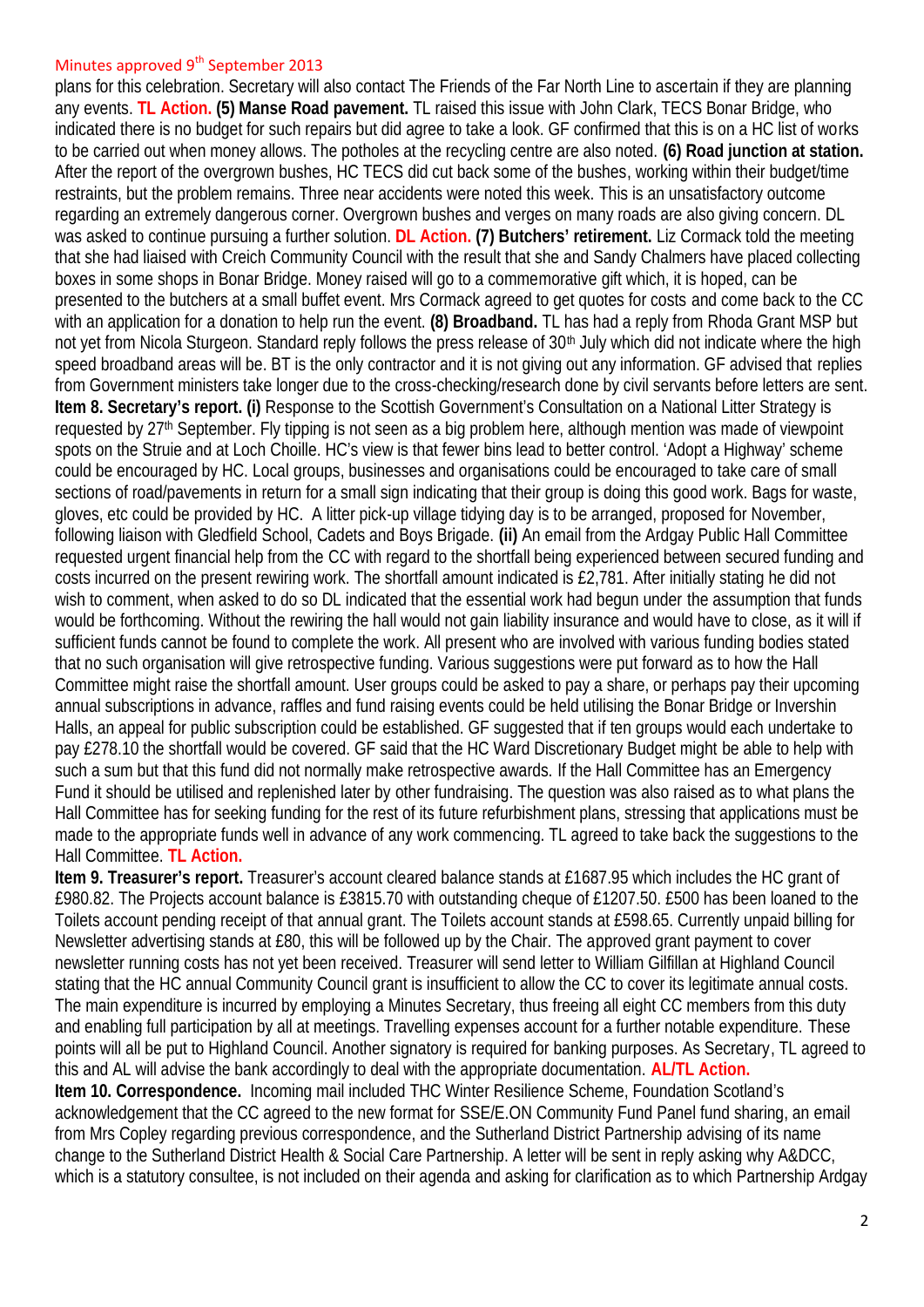## Minutes approved  $9<sup>th</sup>$  September 2013

and District actually belongs. The next meeting of this Partnership will be on 4th October. **TL Action.** Chair announced that Ardgay had received 98% in the recent War Memorial Competition. The other two percent was lost due to uncompleted cleaning and pointing by John Hood/ Highland Council. An email has been received outlining a 20 Point A9 Improvement Plan, circulated by BW. All agreed there were many very valid points made including those referring to upgrading the rail network where more loops and double track sections are urgently required. Secretary will reply to the email and also write to Keith Brown, Transport Minister. It was suggested that funds for track improvements could come from the huge budget dealing with decommissioning at Dounreay Nuclear Power Station which has to deal with the transportation of nuclear waste by rail. **TL Action.** The Road Safety Seminar which was due to be held in September has been postponed to November. This should deal with issues such as traffic calming, speeding, traffic lights, cycle tracks, etc.

**Item 11. Windfarms update.** Nothing new this month. Up to date information is available on the Highland Council website under Planning Applications North. The next SSE/ E.ON Community Fund Panel meeting will be held on August 26th .

**Item 12. Planning & Licensing applications.** None this month.

**Item 13. Falls of Shin update.** Deep concern was expressed at the failure by Highland Council to install temporary toilet facilities at the site. This is the number one priority. From many miles away, brown tourist signposts still clearly indicate that a disabled toilet facility is available and it is totally unacceptable that no provision has been made. It is obvious now that visitors are using the surrounding bushes and countryside, creating a major health hazard. Now that the building site has been cleared the drainage would be available to link to a toilet system. Failing that, at the very least, a composting toilet should be sited at the car park. The falls still attract large numbers of visitors, the salmon are still jumping and children still play at the playground which is being maintained meantime by the Forestry Commission. This great asset will become a major liability if steps are not taken swiftly. **GF Action.**

**Item 14. Highland Council.** This item was to discuss the Community Issues Survey, (no details were available at the meeting) and general dissatisfaction about how long it is taking THC to action CC requests. The Tuiteam bridge closure/maintenance dispute is ongoing with still no-one accepting responsibility for it. At a recent Access Forum, PO was assured that the archive records would be checked while another former Highland Council official, Bruce Fields, stated that he had supervised maintenance work by HC in the past. GF conceded that HC, with the Forestry Commission, had carried out bridge repairs at Rogie Falls where a similar ownership dispute occurred. **GF Action.** Phil Waite has still not visited Ardgay Hill. The CC continues to await a list/map of HC owned property within its boundaries – four years since first requested. **GF Action.**

**Item 15. Councillor's report.** Nothing to add to discussions already taken place during the meeting. **Item 16. Newsletter.** Another delivery area is without a distributor. BW will discuss deliveries in the strath with DH to sort out who does what. MT and PO offered to take on from MacNeill's to Cornhill. Copy date for next issue is 20<sup>th</sup> August.

**Item 17. Any other competent business. (1) Bus timetables.** Timetables have slipped one behind the other at the Ardgay bus stop making consulting them impossible. New timetables were due out in July and should now be placed at the bus stop. **(2) Highland Third Sector Partnership.** DH complained that circulation from this group is not including Community Councils. **(3) Village clean-up day.** As mentioned above, a village clean-up day is to be arranged in November. **(4) Remembrance Day.** This year's parade will be held in Ardgay at 11.00 on November 10th and arrangements are underway. Highland Council is to be asked to maintain the water supply to the village toilets until after November 10<sup>th</sup>. **(5) Ardchronie traffic lights.** John Clark, TECS Bonar Bridge, has advised ClIr Farlow that the lights cannot be moved which had been suggested to save road wear and stop red light jumpers. **(6) Data Protection registration.** Treasurer has received a demand to complete a direct debit mandate but little information was given, particularly the amount of payment required. He will ask for further details before completing the form. **AL Action. (7) Tenants' Association.** TL asked why such a group needs to be formed, would it simply duplicate the work of the CC? Some things are dealt with by the CC but others would fall to a tenants' association. More information about THC Tenant Participation Officer is available from THC Service Point in Bonar Bridge, or online at THC website. **Item 18. Date, time and place of next meeting.** The next meeting will be held on Monday 9th September at 7pm in the Ardgay Public Hall, if available.